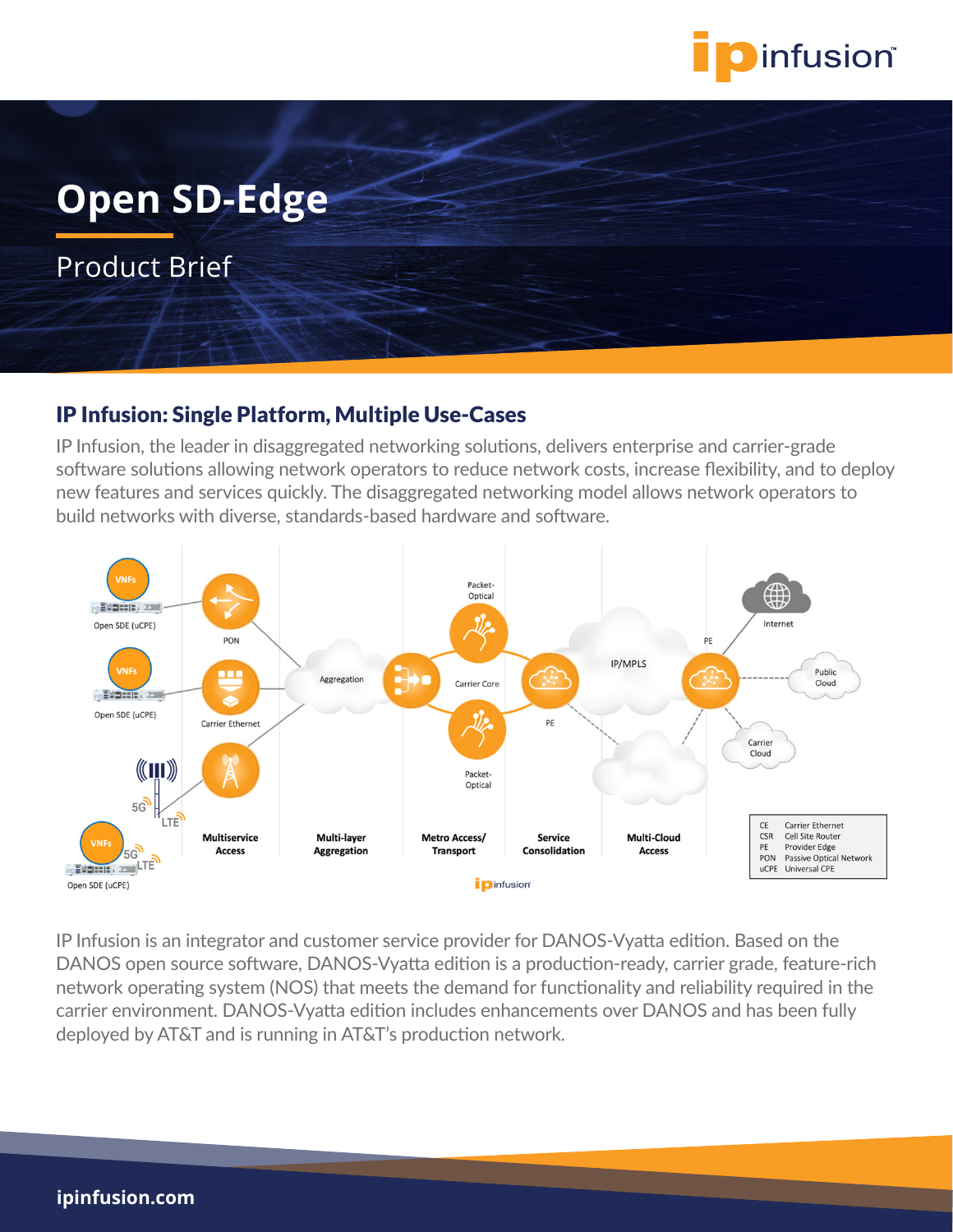## **O**infusion®

## Open SD-Edge

The Open SD-Edge platform gives Enterprises and Managed Service Providers (MSPs) the increased agility to add new services and lower operational costs. New services can be deployed quickly by onboarding third-party VNFs such as Firewall, SD-WAN, and WAN optimization.

Key differentiators of the Open SD-Edge platform include:

- Truly open architecture featuring DANOS-Vyatta edition open source-based software and best-of-breed Open Hardware (White box uCPE) delivers line rate throughput and lowers total cost of ownership.
- A virtualization platform with built-in routing, security functions and a common abstraction layer with support for hardware offloads and software data plane to enable operators to quickly ramp up new services and revenue.
- Fully managed NFV infrastructure platform offering choice of uCPE hardware and, best-in-class VNFs. Complete VNF life cycle management solves operator pain points to deploy new on-demand services by integrating with MSP's MANO system.

Along with global 24/7 support, IP Infusion offers a fully validated and packaged solution which includes the DANOS-Vyatta edition (DVE) network operating system and off-the-shelf x86 platforms. White box platforms from Silicom are the first in a growing list of Universal Customer Premise Equipment (uCPE) offerings.

In the ever-present quest to improve agility while reducing costs, enterprises large and small are capitalizing on the compelling benefits of virtualization and the cloud. In response, Cloud and Managed Service Providers are leveraging Network Functions Virtualization (NFV) to introduce new services to facilitate Cloud Migration.

## Open SD-Edge Components

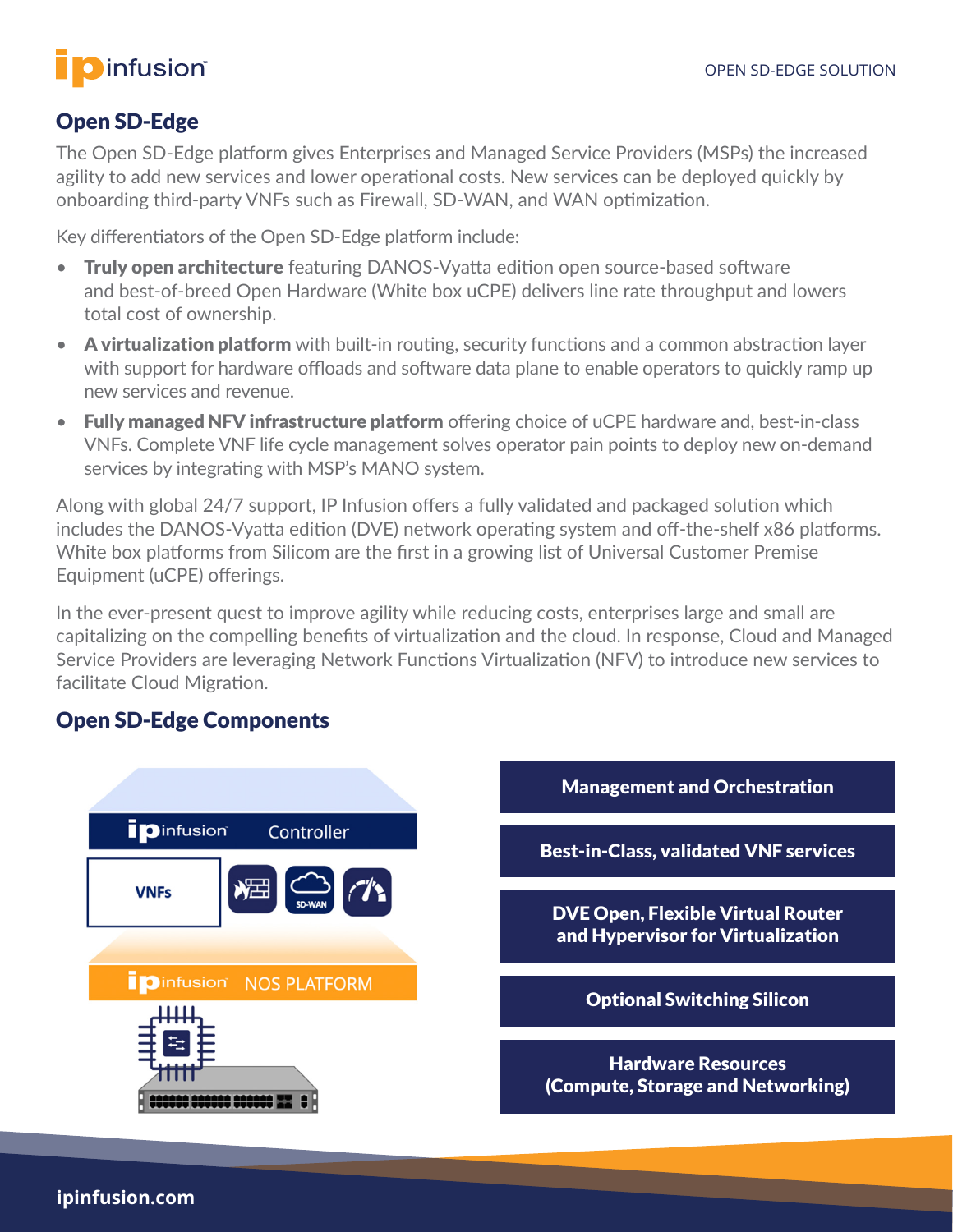# infusion®

### DANOS-Vyatta edition NOS Platform

DANOS-Vyatta edition Software is the industry first commercially available disaggregated Network Operating System (NOS) for both wireless and wireline use cases. The open architecture paves the way towards network disaggregation, without compromising communications functionality.

DVE is based on the Linux Foundation DANOS project, the first carrier-focused network operating system platform. It is the industry first commercially available disaggregated Network Operating System (NOS) for both wireless and wireline use cases.



## Solution Offerings

The Open SD-Edge platform supports a range of uCPE use cases and delivers a platform for operational simplicity, agile deployment of virtualized services and lower CAPEX, leading to reduced total cost of ownership. It includes white box hardware, DANOS-Vyatta edition, and hosts third-party Virtualized Network Functions (VNFs) for SD-WAN, routing, VPN, and firewall support for VNFs on a general-purpose appliance. This eliminates the need for stacks of proprietary equipment and software that require specialized IT skills to install, configure, and maintain.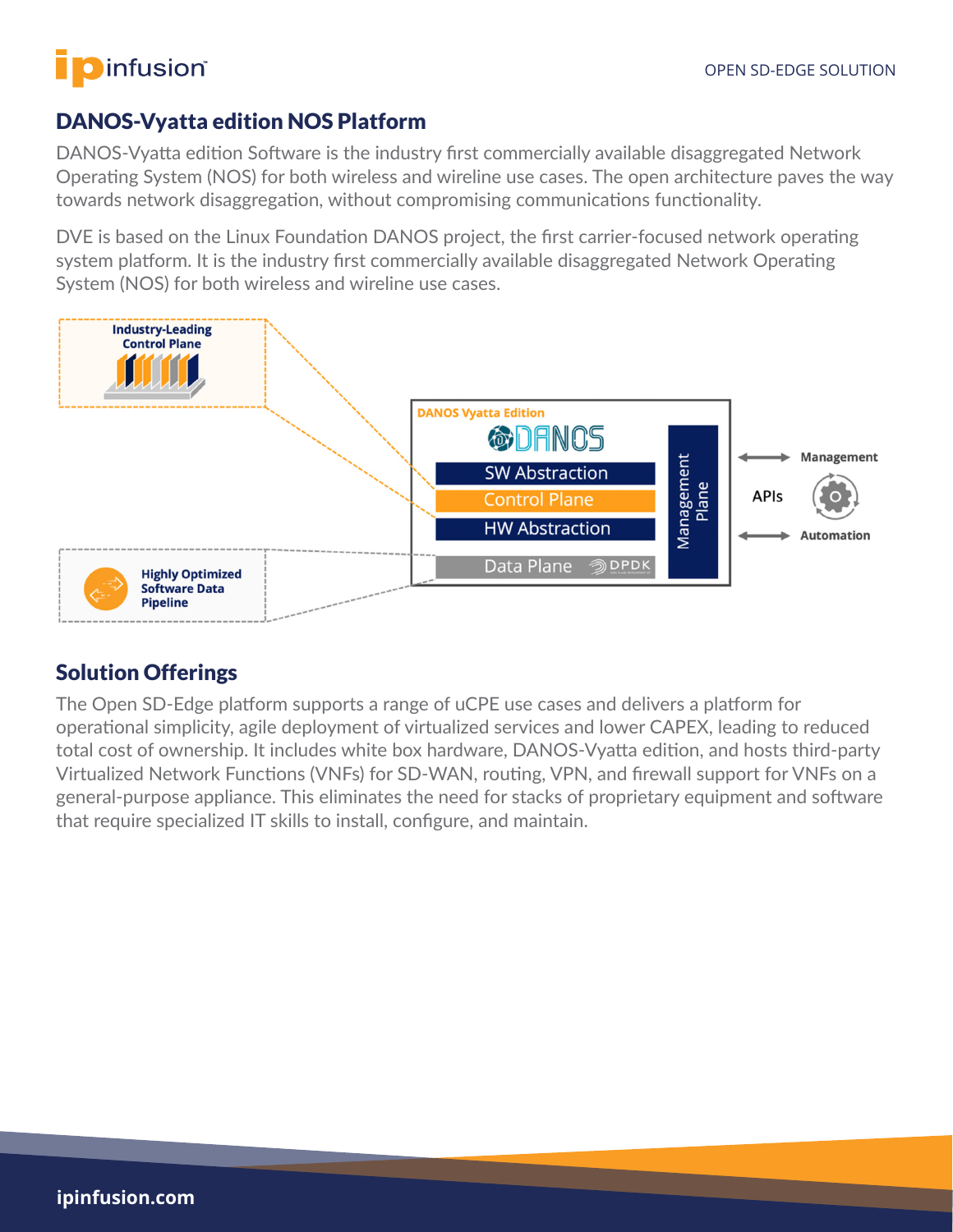



The Open SD-Edge comprises of three different solutions:

- Virtual SD-Edge Available in virtual form-factor to securely extend VPN to the public or private cloud and deliver scalable WAN, Security and CG-NAT functions.
- Branch SD-Edge Available in a white-box or virtual form-factor for securely interconnecting branch or distributed offices and migrating workloads to the cloud.
- Universal SD-Edge Offers next generation of uCPE solutions at the WAN Edge for connecting distributed branches and Enterprises to hybrid cloud environments. Provides Enterprises and Managed Service Providers (MSPs) the increased agility to add new services and lower operational costs. New services can be deployed quickly by onboarding third-party VNFs such as Firewall, SD-WAN, and WAN optimization.

| <b>VIRTUAL SD-EDGE</b>                                                                       | <b>BRANCH SD-EDGE</b>                                           | <b>UNIVERSAL SD-EDGE</b>                                                             |
|----------------------------------------------------------------------------------------------|-----------------------------------------------------------------|--------------------------------------------------------------------------------------|
| • Secure, robust connectivity<br>to the cloud                                                | Secure Branch Office<br>$\bullet$<br>connectivity and Cloud     | • Enterprise/Branch<br>Office connectivity                                           |
| • Available for hosting in the<br>Public Cloud Marketplace or<br><b>Private Cloud/Server</b> | Migration<br>• VNF or White Box form<br>factor (multi-platform) | • VNF or White Box form<br>factor(multi-platform)<br>Includes: vRouter,<br>$\bullet$ |
| Includes: vRouter, VPN,<br>$\bullet$<br>vFirewall                                            | Includes: vRouter,<br>VPN, vFirewall,                           | vFirewall, VPN<br>Hosts third-party VNFs<br>$\bullet$                                |
|                                                                                              | 1 or 10G interfaces                                             |                                                                                      |